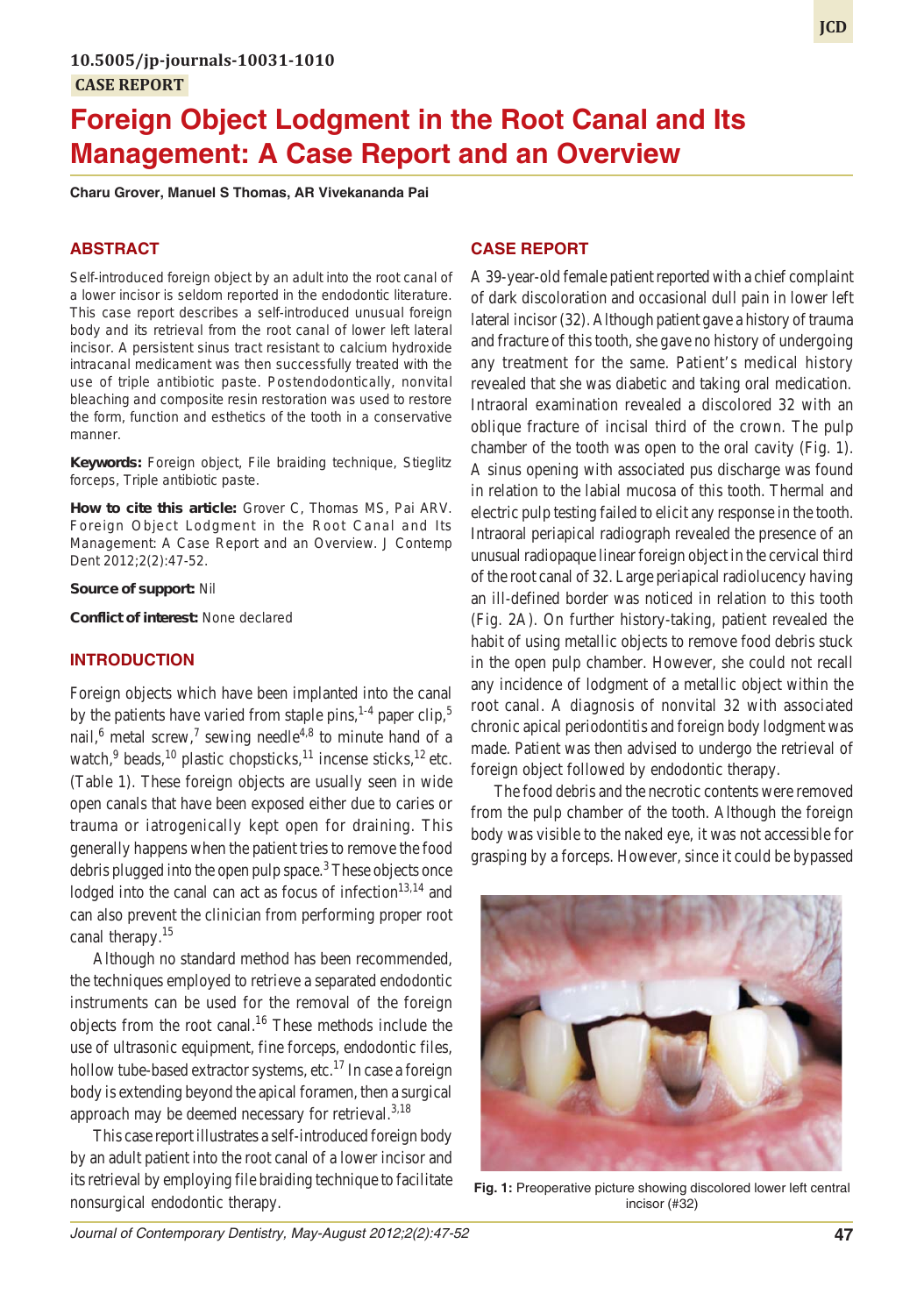by the files, three no-15 H-files (Dentsply-Maillefer, Ballaigues, Switzerland) were inserted into the canal, twisted around the object to engage it and pulled coronally. This file braiding technique partially dislodged the foreign body into the pulp chamber. A Stieglitz forceps (Hu Friedy, Chicago, Illinois) was used to grip and retrieve the foreign body which was found to be a metal fragment (Fig. 2B). Working length was determined and root canal shaping and cleaning was carried out using step-back technique. Canal was irrigated using 2.5% NaOCl (Novo Dental Products Pvt. Ltd. Mumbai, India) and 17% EDTA (BN Laboratories, Mangalore, India). Calcium hydroxide (Calicur, Voco and Cuxhaven, Germany) was placed as an intracanal medicament. However, the sinus opening failed to heal, despite repeated change of calcium hydroxide dressing. The confirmation of this was done with gutta-percha tracing (Fig. 3). Therefore, it was decided to employ triple antibiotic paste which was prepared, as described by Takushige et al<sup>19</sup> using commercially available capsules of ciprofloxacin (Cifran 500 mg, Ranbaxy Laboratories Ltd, India), metronidazole (Metrogyl 400 mg, JB Chemicals and Pharmaceuticals Ltd, India) and minocycline (Minoz



**Figs 2A and B:** Intraradicular foreign object: (A) preoperative radiograph showing an unusual radiopaque object in the root canal along with periapical radiolucency, (B) metallic foreign object that was removed from the root canal

50 mg, Ranbaxy Laboratories Ltd, India). Following the removal of the enteric coating of the capsules, the contents were pulverized using a mortar and pestle and mixed with propylene glycol to obtain paste form. The paste was packed into the canal using hand pluggers and the access was sealed with zinc-oxide eugenol cement (Kalzinol, De Trey, Dentsply and Konstanz, Germany).

Following 4 weeks recall visit, tooth 32 was found asymptomatic and sinus opening showed healing. Subsequently, the canal was obturated by lateral compaction using gutta-percha (Dentsply-Maillefer, Ballaigues, Switzerland) and AH plus sealer (Dentsply, De Trey, Konstanz, Germany) (Fig. 4). The tooth was then subjected to walking bleach using a mixture of sodium perborate (VK Enterprises, Mumbai, India) and superoxol (National Peroxide Limited, Mumbai, India) following the application of glass ionomer cement barrier (Fuji lining cement, GC, Tokyo, Japan). The labial surface of the tooth, except the cervical area, responded satisfactorily to bleaching (Figs 5A and B). One week postbleaching, the tooth was reinforced, access cavity was sealed and labial veneering was carried out using Filtek Z350 composite resin (3M ESPE, St Paul, Minnesota) to mask the discoloration (Fig. 6).

The patient was recalled at 1, 2, 6 and 18 months intervals for follow-up. Clinical examinations showed no sensitivity to percussion or palpation, and the soft tissues were healthy. Postoperative radiograph taken after 18 months showed an increase in periradicular bone density suggestive of progressive healing (Figs 7A and B).

## **DISCUSSION**

Patient introduced foreign objects in the root canal are an occurrence which has rarely been reported in adults



**Fig. 3:** Gutta-percha tracing of the nonhealed sinus tract after 2 months of calcium hydroxide intracanal medicament placement



**Fig. 4:** Immediate postobturation radiograph

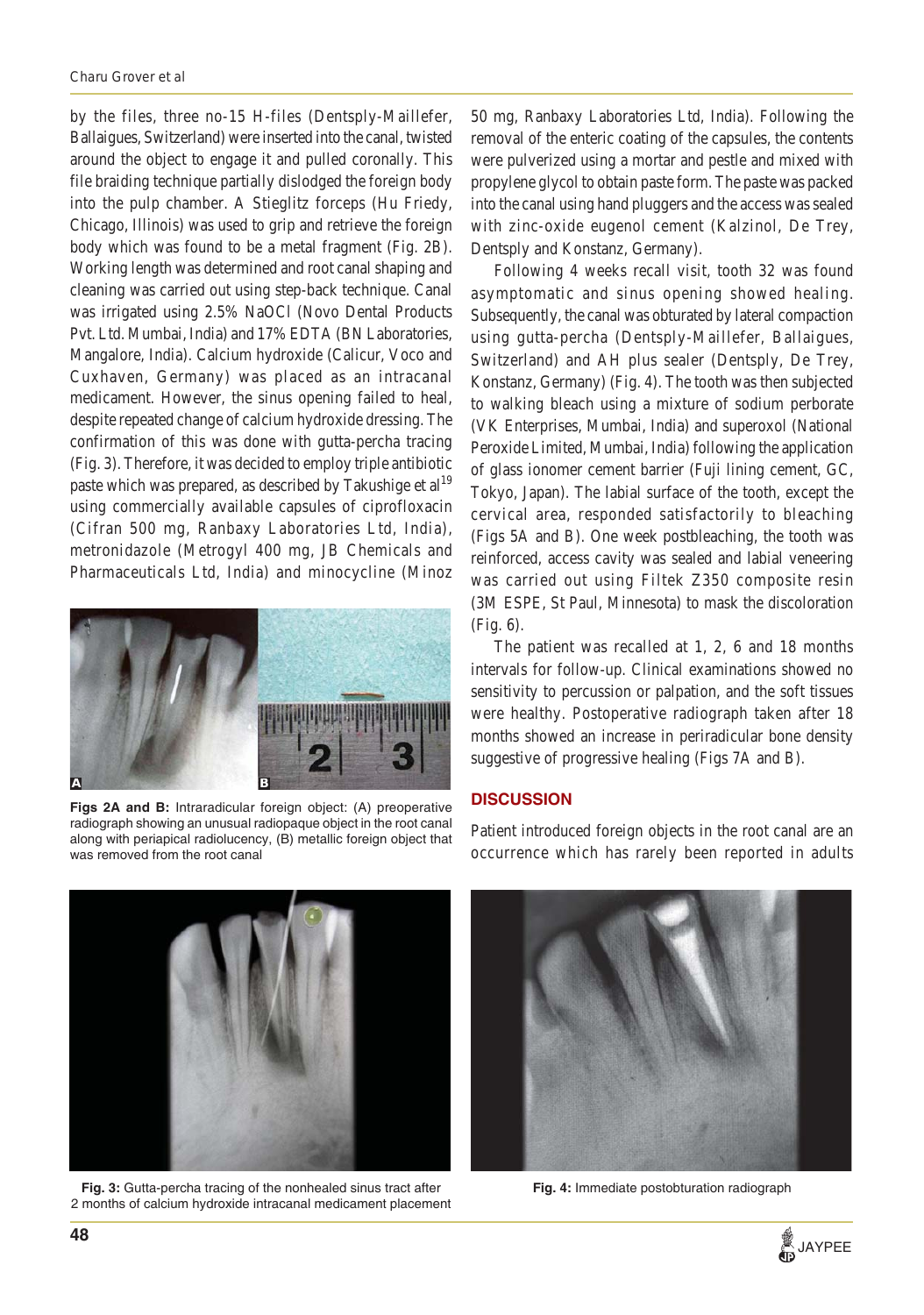*Foreign Object Lodgment in the Root Canal and Its Management: A Case Report and an Overview*



**Figs 5A and B:** Results of walking bleach: (A) after 7 days, (B) after 14 days



**Fig. 6:** Composite resin restoration to seal the access cavity, reinforce the tooth and to mask the discoloration

(Table 1). As the patient, in this case report, gave no history of previous endodontic treatment, the probable reason for the lodgment might have been the open pulp chamber subsequent to the traumatic fracture in lower left lateral incisor (32) and patient's habit of using metallic objects to



**Figs 7A and B:** Follow-up radiographs showing evidence of progressive periradicular healing: (A) 6 months after treatment, (B) 18 months after treatment

remove food debris from the pulp chamber. The exposed pulp chamber provided direct access for the lodgment of the metallic fragment, about which patient was not aware.

Various factors that can play important role in selecting a technique for the retrieval of foreign objects within the root canal is depicted in Figure  $8^{9,20-24}$  In this case report, as the preservation of the remaining thin radicular dentin was deemed important and since the foreign object could easily be bypassed, file braiding or multiple file technique was employed to engage and dislodge it. This technique first described by Glick consists of inserting multiple H-files and twisting them around the foreign body. H-files are preferred in this technique as their flute design is suitable for engaging the body. The braided multiple H-files would exert a gripping force that aids in removal of the foreign body.25 The use of this technique has been reported in the endodontic literature.<sup>15,21</sup> In this case, the use of hollow tube-based extractor systems, such as Masserann kit would have led to further weakening of the already thin radicular structure. Although it has been reported that the use of ultrasonics has the potential to push the foreign body beyond

*Journal of Contemporary Dentistry, May-August 2012;2(2):47-52* **49**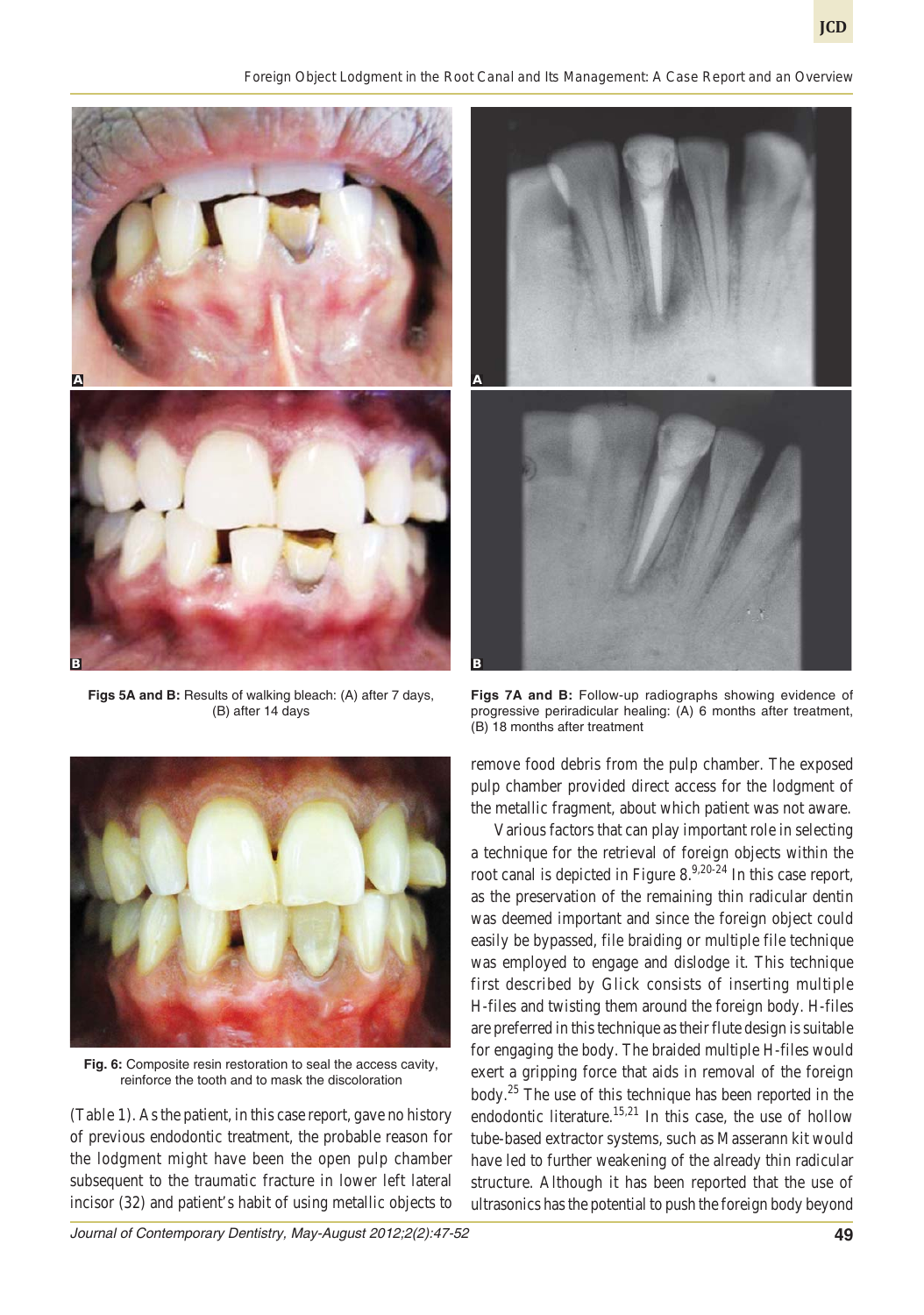#### *Charu Grover et al*



**Fig. 8:** Factors that can affect the retrieval of intraradicular foreign object

the apex and further complicating the situation, its use in this case was a suitable alternative as the foreign body was lodged in the cervical third of the root canal.<sup>16</sup>

Stieglitz forceps are used to grip and retrieve foreign objects which are clinically visible in the coronal access. It allows the clinician to achieve a firm hold of the object and extract it. It is available in different sizes and angles. Further, it can be modified to allow deeper penetration into the tooth.17 In this case, the foreign body was not accessible

for gripping by the beaks of Stieglitz forceps as it was not projecting into the pulp chamber. However, once the foreign body was dislodged into pulp chamber by file braiding technique, Stieglitz forceps was useful in gripping and pulling it out.

In this patient, despite multiple calcium hydroxide dressings, sinus opening failed to heal. It is said that the foci of infection, if not eliminated at the earliest can lead to complications like biofilm formation, which may be difficult to eliminate later. It is shown that biofilms are more likely to be present in association with longstanding pathological process, as in case of a large lesion. $26$  In such situations, calcium hydroxide, a commonly used intracanal medicament, may not be able to successfully eliminate the microorganism due to their complexity in established endodontic infections.<sup>27</sup> In these circumstances, the topical use of triple antibiotic paste, a mixture of ciprofloxacin, metronidazole and minocycline, has been advocated and shown to be very effective in eliminating endodontic

| Table 1: Various foreign objects implanted into the root canal by patients |                                          |                                           |                                |                                               |                                                      |
|----------------------------------------------------------------------------|------------------------------------------|-------------------------------------------|--------------------------------|-----------------------------------------------|------------------------------------------------------|
|                                                                            | <b>Authors</b>                           | Foreign object                            | Age and sex                    | <b>Tooth and location</b>                     | <b>Treatment</b>                                     |
|                                                                            | Holla et al<br>$(2010)^4$                | Staple pins and<br>aluminum foil          | 10 years; female               | #53                                           | Extraction                                           |
|                                                                            | Lehl (2010) <sup>5</sup>                 | Sewing needle<br>Paper clip               | 5 years; male<br>6 years; male | #51<br>#55, within the canal                  | Extraction<br>Extraction                             |
|                                                                            | Kataoka et al<br>$(2010)^6$              | <b>Nail</b>                               | 12 years; male                 | #11, within the root canal                    | Three K-files interlaced<br>for removal              |
|                                                                            | Aduri et al<br>$(2009)^3$                | <b>Stapler</b>                            | 12 years; female               | #26; palatal root                             | Ultrasonic scaler used to<br>loosen and removed with |
|                                                                            |                                          | <b>Stapler</b>                            | 10 years; male                 | #21, periapical region                        | explorer<br>Periradicular surgery                    |
|                                                                            | Gadgil et al<br>$(2009)^{12}$            | <b>Bunch of incense</b><br>sticks         | 13 years; male                 | #21, apical extrusion                         | Extraction                                           |
|                                                                            | Prabhakar<br>et al (2008) <sup>14</sup>  | Piece of ornament                         | 12 years; male                 | #11, within the apical<br>third of root canal | File and tweezer used<br>for removal                 |
|                                                                            | Ozsezer<br>et al (2006) <sup>9</sup>     | Minute hand of a<br>watch and pencil lead | 14 years; female               | #11, within apical third<br>of the root canal | Removed using H-file                                 |
|                                                                            | <b>McAuliffe</b><br>et al $(2005)^2$     | Staple pin                                | 11 years; male                 | #21, within the root<br>canal                 | Removed with barbed<br>broach                        |
|                                                                            | Nadkarni<br>et al (2002) <sup>8</sup>    | Sewing needle                             | 12 years; male                 | #16, palatal canal                            | File and tweezer used for<br>removal                 |
|                                                                            | Balto (2002) <sup>20</sup>               | Straight pin                              | 12 years; female               | #21, periapical area                          | Removed using braiding<br>technique                  |
|                                                                            | Srivastava<br>et al (2001) <sup>18</sup> | Straight pin                              | 12 years, male                 | Maxillary central incisor<br>periapical area  | Periapical surgery                                   |
|                                                                            | Rao et al<br>$(1999)^1$                  | Stapler pin                               | 13 years; male                 | #21, apical extrusion                         | Extraction                                           |
|                                                                            | Prabhakar et al<br>$(1998)^{7}$          | <b>Metal screw</b>                        | 13 years; male                 | #36, pulp chamber                             | Extraction                                           |
|                                                                            | Walvekar et al<br>$(1995)^{15}$          | Sewing needle                             | 19 years; female               | #22, within the root canal                    | <b>Removed using H-files</b>                         |
|                                                                            |                                          |                                           | 24 years; male                 | #11, cervical third of<br>root canal          | <b>Removed using H-files</b>                         |
|                                                                            | Toida et al<br>$(1992)^{11}$             | Plastic chopstick                         | 12 years; male                 | Unerupted<br>supernumerary tooth              | Extraction                                           |
|                                                                            | Subbareddy et al<br>$(1990)^{10}$        | <b>Beads</b>                              | 12 years; female               | #11 and #21, within the<br>root canal         | <b>Removed using K-files</b>                         |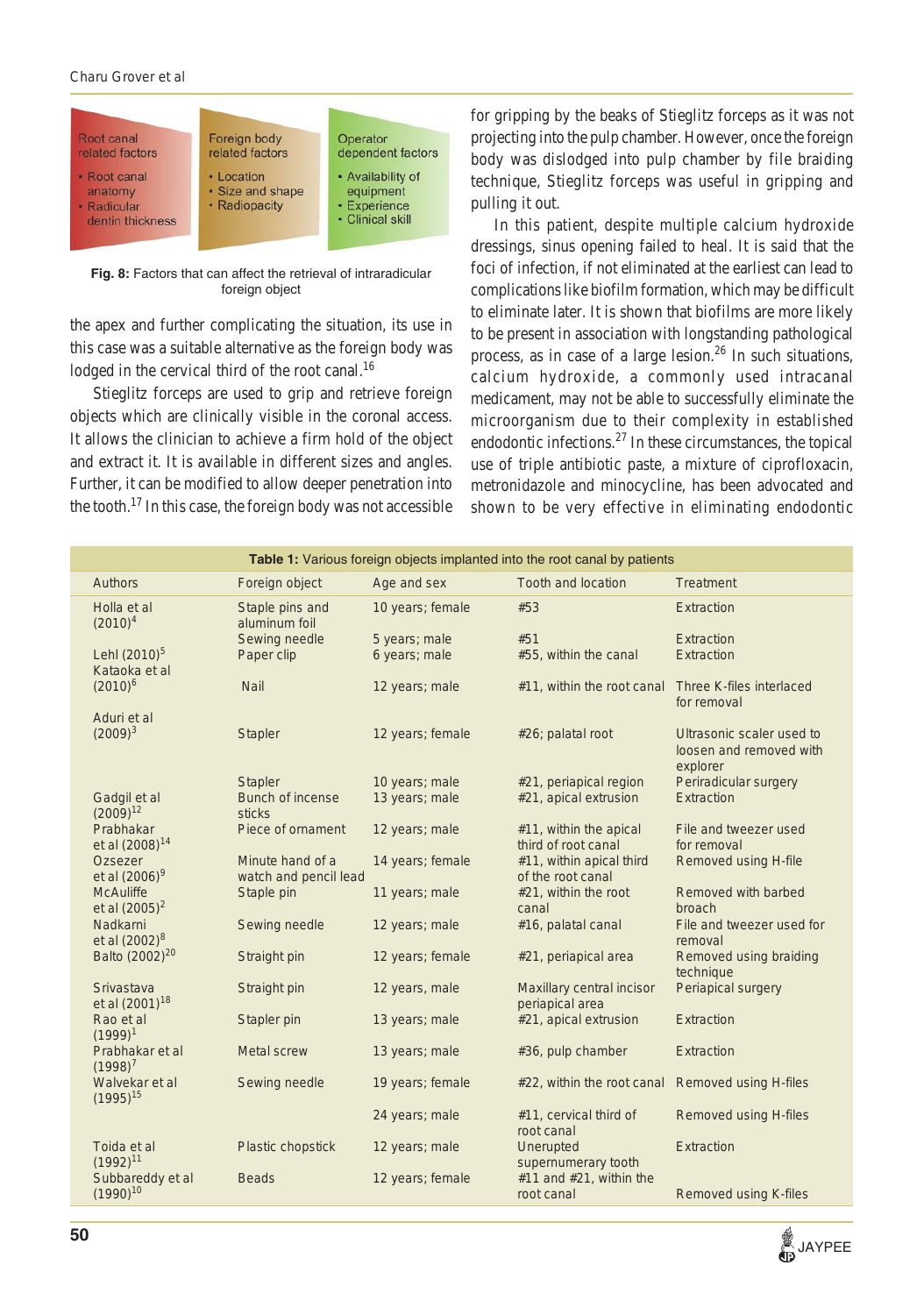pathogens.28-30 Although, antibiotics as intracanal medicament should not be used in routine endodontic cases to avoid the possible side effects like bacterial drug resistance and allergic reactions, the chances for systemic side effects are thought to be minimized as the dosage of antibiotic drug combination used for topical application is low.19,28

It is said that crowns do not significantly improve the success of endodontically treated anterior teeth, besides conservative modes employing bleaching and resin restorations may be adequate for esthetic and functional requirements.<sup>31</sup> In this patient, the discolored cervical defect failed to respond to bleaching. This could probably be due to the cervical location of the metal fragment and migration of its corrosion products into the dentin. It is said that tooth discoloration due to metallic corrosion products are difficult to bleach. Nevertheless, in this patient, nonvital bleaching followed by composite restoration helped in conservative and satisfactory postendodontic management.

#### **CONCLUSION**

Self-introduced foreign body by an adult due to open pulp chamber in the lower incisors is less often reported. File braiding technique and Stieglitz forceps can be useful for retrieving a foreign body from lower incisors, especially when minimal loss of dentin is desirable. Triple antibiotic paste might be effective in promoting endodontic healing, particularly in long-standing periapical infection which does not respond to calcium hydroxide intracanal medicament. The use of bleaching combined with composite restoration can be useful in satisfactory postendodontic management of a lower incisor and avoid a crown.

#### **REFERENCES**

- 1. Rao A, Sudha P. A case of stapler pin in the root canal extending beyond the apex. Indian J Dent Res 1999;10:104-07.
- 2. McAuliffe N, Drage NA, Hunter B. Staple diet: A foreign body in a tooth. Int J Paediatr Dent 2005;15:468-71.
- 3. Aduri R, Reddy RE, Kiran K. Foreign objects in teeth: Retrieval and management. J Indian Soc Pedod Prev Dent 2009;27: 179-83.
- 4. Holla G, Baliga S, Yeluri R, Munshi AK. Unusual objects in the root canal of deciduous teeth: A report of two cases. Contemp Clin Dent 2010;1:246-48.
- 5. Lehl G. Foreign body in a deciduous incisor: A radiological revelation. J Indian Soc Pedod Prev Dent 2010;28:45-46.
- 6. Kataoka SHH, Okai W, Caldeira CL. Removal of a nail into the root canal: Case report. J Health Sci Inst 2010;28:141-43.
- 7. Prabhakar AR, Basappa N, Raju OS. Foreign body in a mandibular permanent molar: A case report. J Indian Soc Pedod Prev Dent 1998;16:120-21.
- 8. Nadkarni UM, Munshi A, Damle SG, Kalaskar RR. Retrieval of a foreign object from the palatal root canal of a permanent maxillary first molar: A case report. Quintessence Int 2002; 33:609-12.
- *Journal of Contemporary Dentistry, May-August 2012;2(2):47-52* **51**
- 9. Ozsezer E, Ozden B, Kulacaoðlu N, Ozden FO. The treatment of unusual foreign objects in a root canal: A case report. Oral Surg Oral Med Oral Pathol Oral Radiol Endod 2006;102:e45-47.
- 10. Subbareddy VV, Mehta DS. Beads. Oral Surg Oral Med Oral Pathol 1990; 69:769-70.
- 11. Toida M, Ichihara H, Okutomi T, Nakamura K, Ishimaru JI. An unusual foreign body in an unerupted supernumerary tooth. Br Dent J 1992;173:345-46.
- 12. Gadgil RM. Foreign incense. Br Dent J 2009;207:305.
- 13. Goldstein BH, Sciubba JJ, Laskin DM. Actinomycosis of the maxilla: Review of literature and report of case. J Oral Surg 1972;30:362-66.
- 14. Prabhakar AR, Namineni S, Subhadra HN. Foreign body in the apical portion of a root canal in a tooth with an immature apex: A case report. Int Endod J 2008;41:920-27.
- 15. Walvekar SV, Al-Duwairi Y, Al-Kandari AM, Al-Quoud OA. Unusual foreign objects in the root canal. J Endod 1995;21: 526-27.
- 16. Hülsmann M. Methods for removing metal obstructions from the root canal. Endod Dent Traumatol 1993;9:223-37.
- 17. Roda RS, Gettleman BH. Nonsurgical retreatment. In: Cohen S, Hargreaves KM, (Eds). Pathways of the pulp (9th edn). St Louis, Missouri: Elsevier Mosby 2006;944-1010.
- 18. Srivastava N, Vineeta N. Foreign body in the periradicular area. J Endod 2001;27:593-94.
- 19. Takushige T, Cruz EV, Asgor Moral A, Hoshino E. Endodontic treatment of primary teeth using a combination of antibacterial drugs. Int Endod J 2004;37:132-38.
- 20. Ruddle CJ. Broken instrument removal. The endodontic challenge. Dent Today 2002;21:70-76.
- 21. Balto H. A radiopaque object in periradicular area. Egypt Dent J 2002;48:1023-26.
- 22. Suter B, Lussi A, Sequeira P. Probability of removing fractured instruments from root canals. Int Endod J 2005;38:112-23.
- 23. Shen Y, Peng B, Cheung GS. Factors associated with the removal of fractured NiTi instruments in the root canal systems. Oral Surg Oral Med Oral Pathol Oral Radiol Endod 2004;98: 605-10.
- 24. Hülsmann M, Schinkel I. Influence of several factors on the success or failure of removal of fractured instruments from the root canal. Endod Dent Traumatol 1999;15:252-58.
- 25. Gutmann JL, Dumsha TC, Lovdahl PE, (Eds). Problem solving challenges in the revision of previous root canal procedure. In: Problem solving in endodontics; prevention, identification and management (4th edn). St Louis, Missouri: Elsevier Mosby; 2006;239-79.
- 26. Ricucci D, Siqueira JF Jr. Biofilms and apical periodontitis: Study of prevalence and association with clinical and histopathologic findings. J Endod 2010;36:1277-88.
- 27. Sathorn C, Parashos P, Messer H. Antibacterial efficacy of calcium hydroxide intracanal dressing: A systematic review and meta-analysis. Int Endod J 2007;40:2-10.
- 28. Hoshino E, Kurihara-Ando N, Sato I, et al. In vitro antibacterial susceptibility of bacteria taken from infected root dentine to a mixture of ciprofloxacin, metronidazole and minocycline. Int Endod J 1996;29:125-30.
- 29. Windley W III, Teixeira F, Levin L, Sigurdsson A, Trope M. Disinfection of immature teeth with a triple antibiotic paste. J Endod 2005;31:439-43.
- 30. El Karim I, Kennedy J, Hussey D. The antimicrobial effects of root canal irrigation and medication. Oral Surg Oral Med Oral Pathol Oral Radiol Endod 2007;103:560-69.